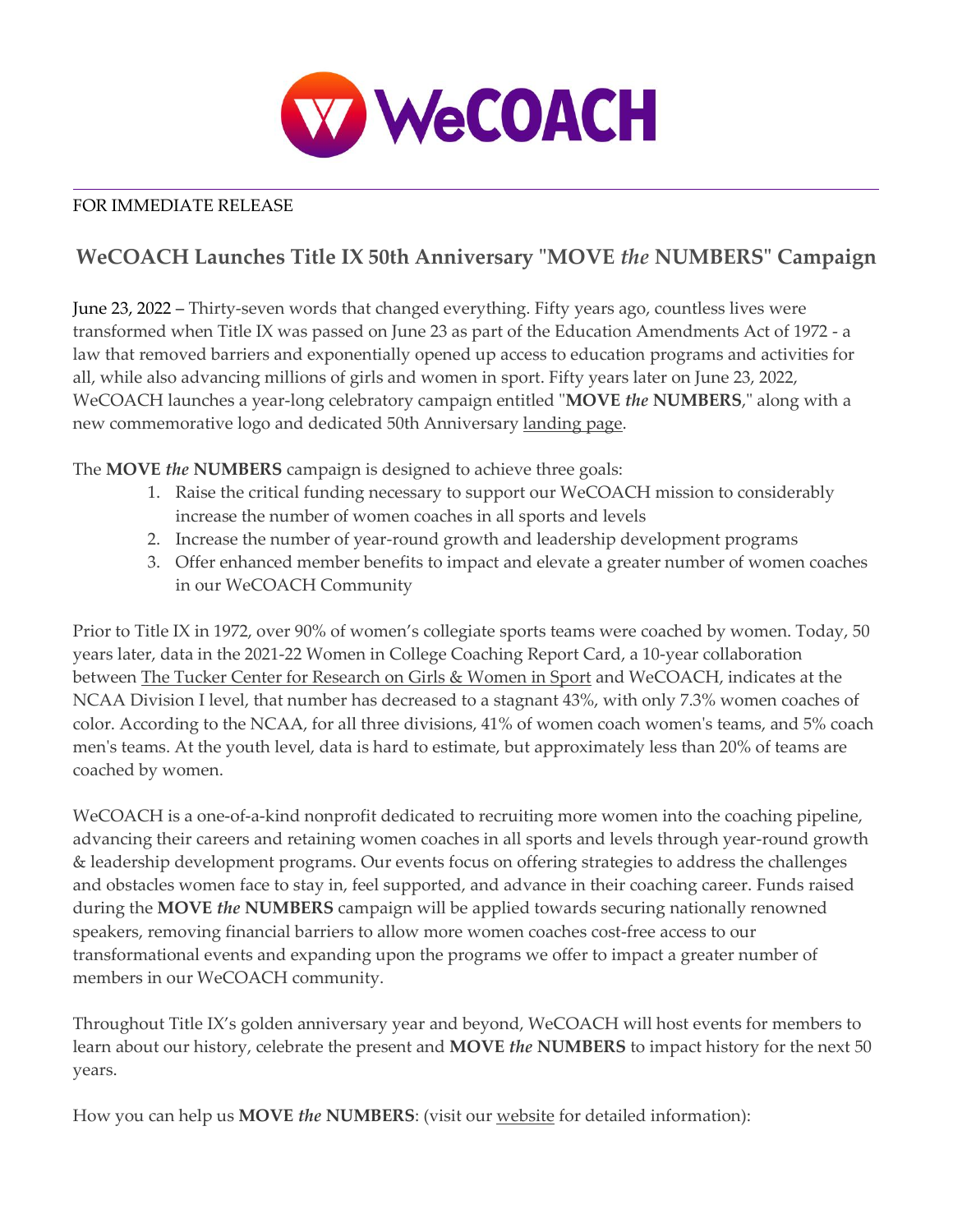- **[Fund Women Coaches Academy Scholarships](http://wecoachsports.org/50th)** for collegiate and high school coaches. Donors have the option to fund Academy Scholarships to send a current woman coach to our Academy cost-free in the name and honor of a woman coach who has impacted his or her life (e.g., Muffet McGraw Academy Scholarship).
- **[Donate to our \\$50/Fifty or \\$50K for the 50th fundraising initiatives](http://wecoachsports.org/50th)**. All WeCOACH Community members and supporters (coaches, administrators, male allies, partners, etc.) are encouraged to make a tax-deductible gift during this 50th celebratory year.

### • **[Become a member of WeCOACH or gift membership\(s\) to women](https://wecoachsports.org/membership/membership-options/)**

**[coaches.](https://wecoachsports.org/membership/membership-options/)** Youth/club/high school memberships are only \$59/year and college/professional memberships are \$99/year. Ally memberships are \$79 (retired coach, administrator, male ally, etc). Discounts are available for group memberships. Schools and universities are encouraged to invest in your women coaches with annual WeCOACH memberships as we celebrate the 50th Anniversary of Title IX.

- **[Purchase](https://wecoachsports.org/winning-ways-of-women-coaches/)** *[Winning Ways of Women Coaches](https://wecoachsports.org/winning-ways-of-women-coaches/)* **[for 20% off.](https://wecoachsports.org/winning-ways-of-women-coaches/)** Edited by former WeCOACH Board President and volleyball coaching legend, Dr. Cecile Reynaud, this book features chapter contributions from 20 of the most exceptional women coaches in the world. *Author and contributor proceeds from the book go directly to WeCOACH to further our mission.* WeCOACH is offering an exclusive 20% off promo code —visit our [website](https://wecoachsports.org/winning-ways-of-women-coaches/) for more information.
- **[Order today: The Future is Female Coaches \(FIFC\) shirt.](https://wecoachsports.org/get-involved/shopwecoach/)** Thanks to our partner [Bakline](https://www.bakline.nyc/pages/supporting-female-coaches) for designing our commemorative logo and new line of shirts, The 50th Anniversary Commemorative Collection. Select from two shirt designs (37 Words or FIFC) that are available in multiple colors. *Bakline donates a portion of each sale to advance our WeCOACH mission.*
- **Partner Opportunities.** In August, WeCOACH will announce an enhanced member benefits program featuring WeCOACH Partners who have teamed up with us to impact and elevate our community of women coaches. Enhanced member benefits will include access to national experts, consultants, speakers, resources, toolkits, services & products. For more information email [info@wecoachsports.org.](mailto:info@wecoachsports.org)

#### **Upcoming WeCOACH 50th Anniversary Events - Engage & Get Involved:**

- June 30th video chat: "Before & After Title IX: A Woman's Life In Sports". [Registration](https://wecoachsports.org/programs-events/video-chats-2/) is FREE and open for our first of many 50th Anniversary celebratory programs and events planned for this year.
- *Winning Ways of Women Coaches* **Book Club:** Coming in August! WeCOACH members will have an opportunity to hear from and engage with the women coaches who contributed chapters. Registration for the Book Club will start in August and will be open to the first 100 members who sign up—[buy your copy today](https://wecoachsports.org/winning-ways-of-women-coaches/) (20% off)!

#### **MOVE** *the* **NUMBERS**